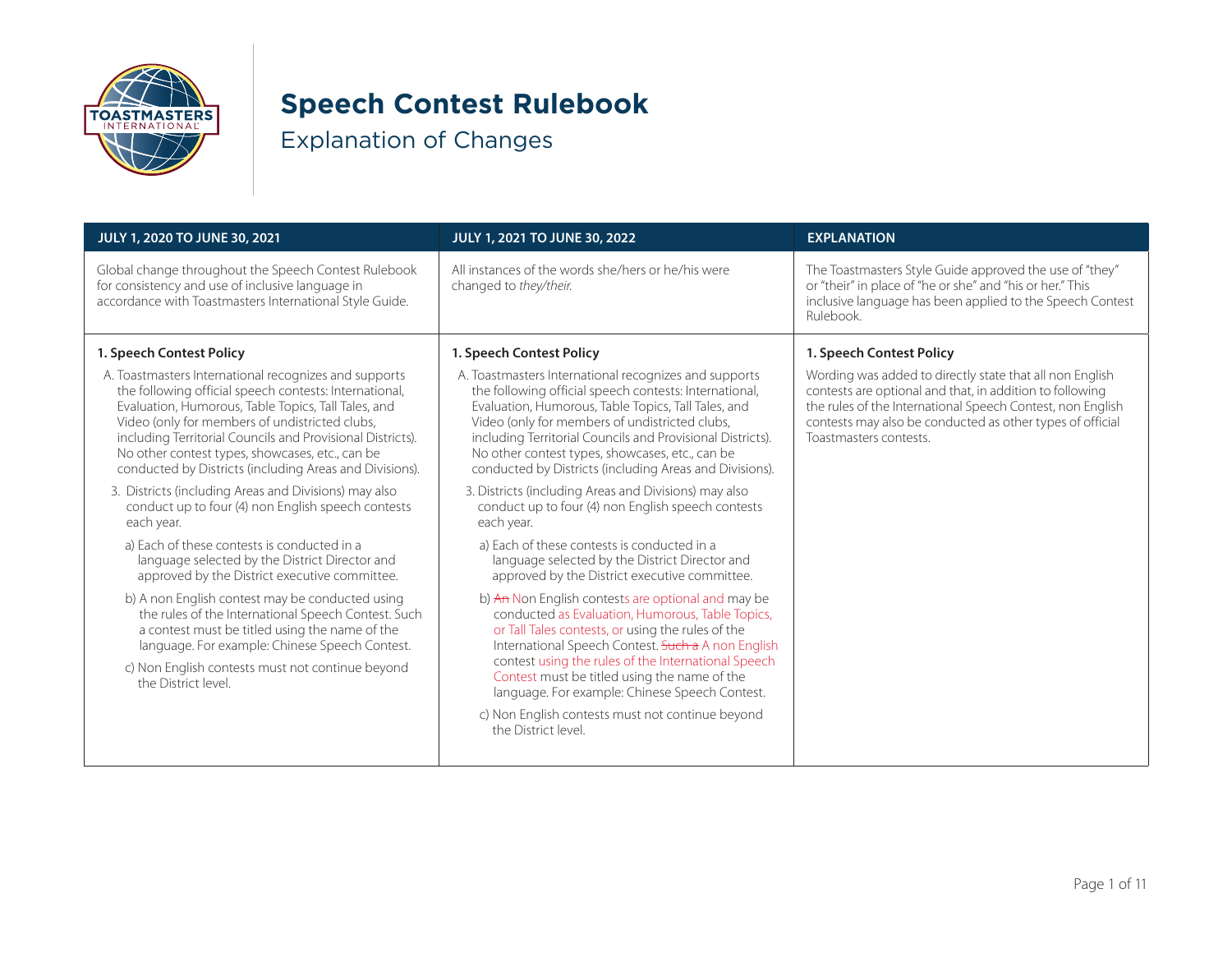### **2. Eligibility**

- A. To be eligible to compete in any official Toastmasters speech contest, a member must:
- 1. Be a paid member of a club in the Area, Division, and District in which he or she is competing.
- a) The club must also be in good standing.
- b) A new, dual, or reinstated member must have dues and membership application current with World Headquarters.
- 2. In addition, to be eligible to compete in the International Speech Contest, a member must:
	- a) Have completed six (6) speech projects in the Competent Communication manual or earned certificates of completion in Levels 1 and 2 of any path in the Toastmasters Pathways learning experience.
	- 1. However, a charter member of a club chartered less than one (1) year before the club contest is permitted to compete without having completed this requirement. The club must have officially chartered before the Area contest."
	- 2. Only members who joined Toastmasters prior to the rollout of Pathways in their region can apply speeches from the Competent Communication manual to speech contest eligibility.
- 3. Maintain eligibility at all levels of any contest.
	- a) If at any level it is determined that a contestant was ineligible to compete at any previous level, the contestant must be disqualified. This disqualification must occur even if the ineligibility is discovered at a later level and has been corrected.

## **2. Eligibility**

- A. To be eligible to compete in any official Toastmasters speech contest, a member must:
	- 1. Be a paid member of a club in the Area, Division, and District in which he or she is they are competing.
		- a) The club must also be in good standing.
	- b) A new, dual, or reinstated member must have dues and membership application current with World Headquarters.

### 2. Maintain eligibility at all levels of any contest.

a) If at any level it is determined that a contestant was ineligible to compete at any previous level, the contestant must be disqualified. This disqualification must occur even if the ineligibility is discovered at a later level and has been corrected.

B.  $\geq$  In addition, to be eligible to compete in the International Speech Contest, a member must:

1.  $a)$  Have completed six (6) speech projects in the Competent Communication manual or earned certificates of completion in Levels 1 and 2 of any path in the Toastmasters Pathways learning experience.

- a)  $+$ . However, a charter member of a club chartered less than one (1) year before the club contest is permitted to compete without having completed this requirement. The club must have officially chartered before the Area contest.
- b) 2. Only members who joined Toastmasters prior to the rollout of Pathways in their region can apply speeches from the Competent Communication manual to speech contest eligibility.

#### 3. Maintain eligibility at all levels of any contest.

a) If at any level it is determined that a conte was ineligible to compete at any previous level, the contestant must be disq disqualification must occur even if the inel discovered at a later level and has been corrected.

## **2. Eligibility**

The existing rule in 2. Eligibility, A.3 was reordered to a new 2. Eligibility, A.2 to more clearly indicate that maintaining eligibility at all levels of the contest applies to all speech contests and not just the International Speech Contest.

Section 2. Eligibility, B.3 was moved and re-numbered but no wording was changed.

Additionally, a new section was created, 2. Eligibility, B to include all existing rules related to eligibility specifically for the International Speech Contest. This creates a stronger distinction between the eligibility rules for all speech contests and those that apply only to the International Speech Contest.

The remaining rules in this section were re-numbered to align with these changes.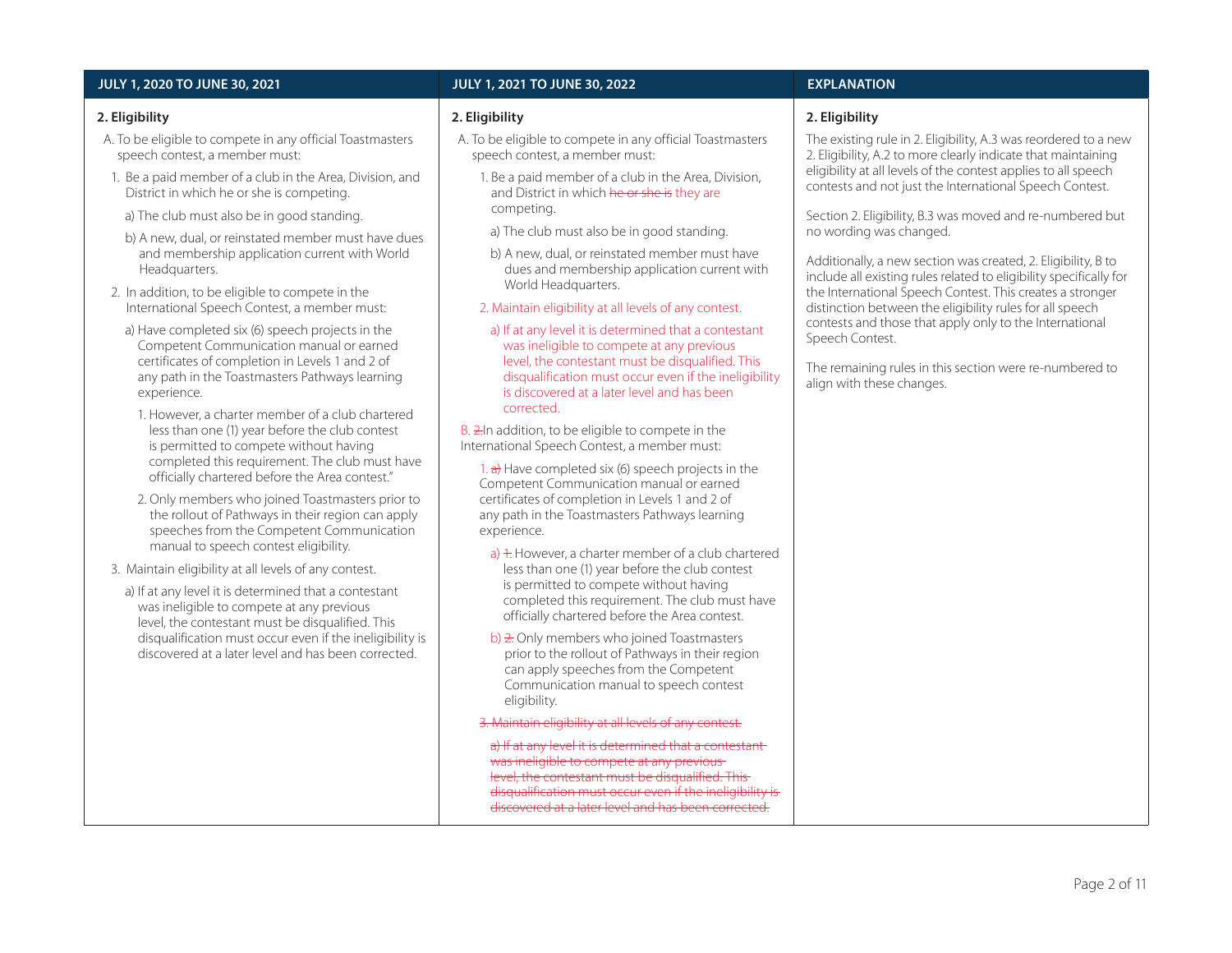### **2. Eligibility**

- A. To be eligible to compete in any official Toastmasters speech contest, a member must:
	- 4. The following are ineligible to compete in any Toastmasters speech contest:
	- a) A member serving as a voting judge or tiebreaking judge beyond the club level for a contest type in which the member is still competing or intends to compete
	- b) Incumbent International Officers and Directors
	- c) Region Advisors or Region Advisor applicants
	- d) District Officers whose terms expire June 30:

1. District Director

- 2. Program Quality Director
- 3. Club Growth Director
- 4. Administration Manager
- 5. Finance Manager
- 6. Public Relations Manager
- 7. Division Director
- 8. Area Director
- e) International Officer and Director candidates
- f) Immediate Past District Directors
- g) District Officers or candidates campaigning for elected positions for the term beginning the upcoming July 1
- h) Presenters of education sessions, contest chairs, contest Toastmasters, chief judges, and event committee chairs for the event at which the contest will be held, including Area, Division, and District events, as well as the International Convention

### **2. Eligibility**

C. 4. The following are ineligible to compete in any Toastmasters speech contest:

- a) A member serving as a voting judge or tiebreaking judge beyond the club level for a contest type inwhich the member is still competing or intends to compete
	- 1.  $\theta$ ) Incumbent International Officers and Directors
	- 2.  $\leftrightarrow$  Region Advisors or Region Advisor applicants
- 3. d) District officers whose terms expire June 30:
	- a) + District Director
	- b) 2. Program Quality Director
	- c) 3. Club Growth Director
- d) 4. Administration Manager
- e) 5. Finance Manager
- f) 6. Public Relations Manager
- g) 7. Division Director
- h) 8. Area Director
- 4. e) International Officer and Director candidates
- 5. f) Immediate Past District Directors
- $6.$   $\sigma$ ) District officers or candidates campaigning for elected positions for the term beginning the upcoming July 1.
- h) Presenters of education sessions, contest chairs, contest Toastmasters, chief judges, and  $\epsilon$ committee chairs for the event at which the contest will be held, including Area, Division, and District events, as well as the International Convention.

### **2. Eligibility**

Items in this section were re-numbered to align with changes introduced in previous sections.

The word "campaigning" was removed from the rule regarding District leaders' and candidates' ineligibility to compete in speech contests.

The intention of this rule was always that anyone who will be seeking an elected position is not eligible to compete. However, the word "campaigning" caused some confusion, with candidates often asking if they were able to compete as long as their campaigning had not begun.

The removal of the word "campaigning" provides a necessary clarification, specifying that those who are or will be seeking an elected position are ineligible to compete at any level, as this could give them extra prominence and recognition.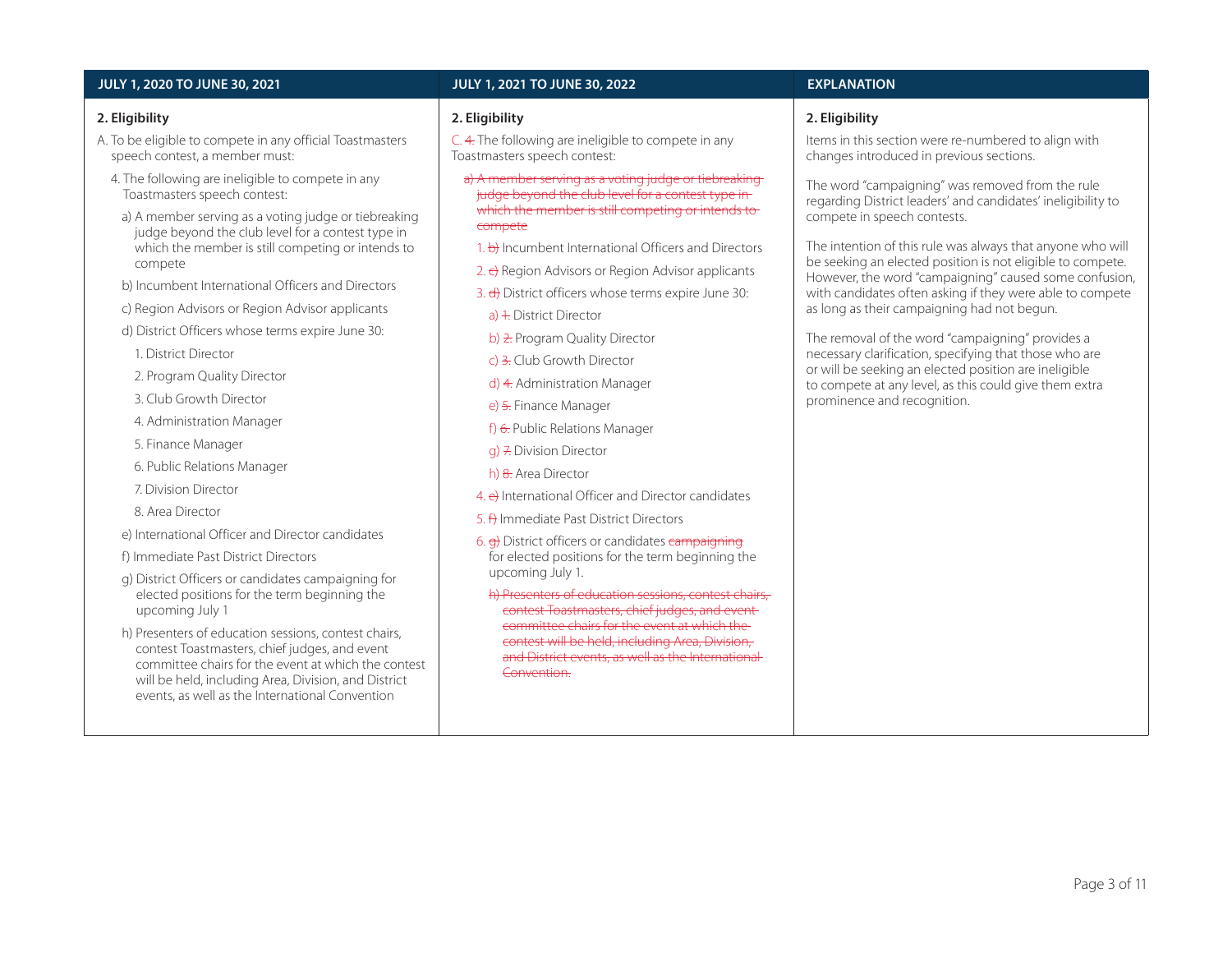### **2. Eligibility**

- A. To be eligible to compete in any official Toastmasters speech contest, a member must:
	- 5. Contest chairs, chief judges, voting judges, tiebreaking judges, timers, counters, sergeants at arms, and test speakers may not compete in the contest at which they are serving in any of these roles.
	- 6. The winner of the World Championship of Public Speaking® held in August during the International Convention is not eligible to compete in the International Speech Contest again at any level.
	- 7. The winner of the Video Speech Contest announced at the International Convention is not eligible to compete in the Video Speech Contest again. Winners of the Video Speech Contest may compete in the International Speech Contest in subsequent years if all other eligibility requirements are met.
	- 8. Toastmasters who are members in more than one (1) club and who meet all eligibility requirements are permitted to compete in the club contest(s) in each club in which they hold paid membership.
	- a) No contestant can compete in more than one (1) Area speech contest of a given type, even if the two (2) Areas are in different Divisions or Districts.
	- 9. Each contestant must be physically present to compete beyond the club level. Participation by audio, video, or other remote technology is not permitted beyond the club level. (Exceptions: participants in the International Speech Contest Region Quarterfinals and Video Speech Contest.)

### **2. Eligibility**

- C. 4. The following are ineligible to compete in any Toastmasters speech contest:
	- 7. Members who are serving in contest official or presenter roles that meet the following criteria:
	- a) Voting judge, tiebreaking judge or chief judge at the same contest type in which they would be competing beyond the club level, in any District.
	- b) Timer, counter, sergeant at arms, or other contest official role for the same contest in which they would be competing.
	- c) Presenter of an education session, a contest chair, a contest Toastmaster, or an event committee chair for the event at which the contest will be held, including Area, Division, and District events, as well as the International Convention.
- 5. Contest chairs, chief judges, voting judges, judges, timers, counters, sergeants at arms, and test speakers may not compete in the contest at which they are serving in any of these roles
- 8. 7. The winner of the World Championship of Public Speaking® held in August during the International Convention is not eligible to compete in the International Speech Contest again at any level.
- 9. 8. The winner of the Video Speech Contest announced at the International Convention is not eligible to compete in the Video Speech Contest again. Winners of the Video Speech Contest may compete in the International Speech Contest in subsequent years if all other eligibility requirements are met.
- 10. 9. Toastmasters who are members in more than one (1) club and who meet all eligibility requirements are permitted to compete in the club contest(s) in each club in which they hold paid membership.

a) No contestant can compete in more than one (1) Area speech contest of a given type, even if the two (2) Areas are in different Divisions or Districts.

11.  $10.$  Each contestant must be physically present to compete beyond the club level. Participation by audio, video, or other remote technology is not permitted beyond the club level. (Exceptions: participants in the International Speech Contest Region Quarterfinals and Video Speech Contest.)

### **2. Eligibility**

To clarify rules related to contest officials or presenters competing in speech contests, all rules pertaining to this topic were combined into one section 2. Eligibility, C.7 and wording was clarified.

This new section outlines the specific roles that are ineligible to compete in Toastmasters speech contests and under which circumstances and at which levels of the contest these roles are ineligible.

Numbering in this section was adjusted to align with the addition of a new number 7.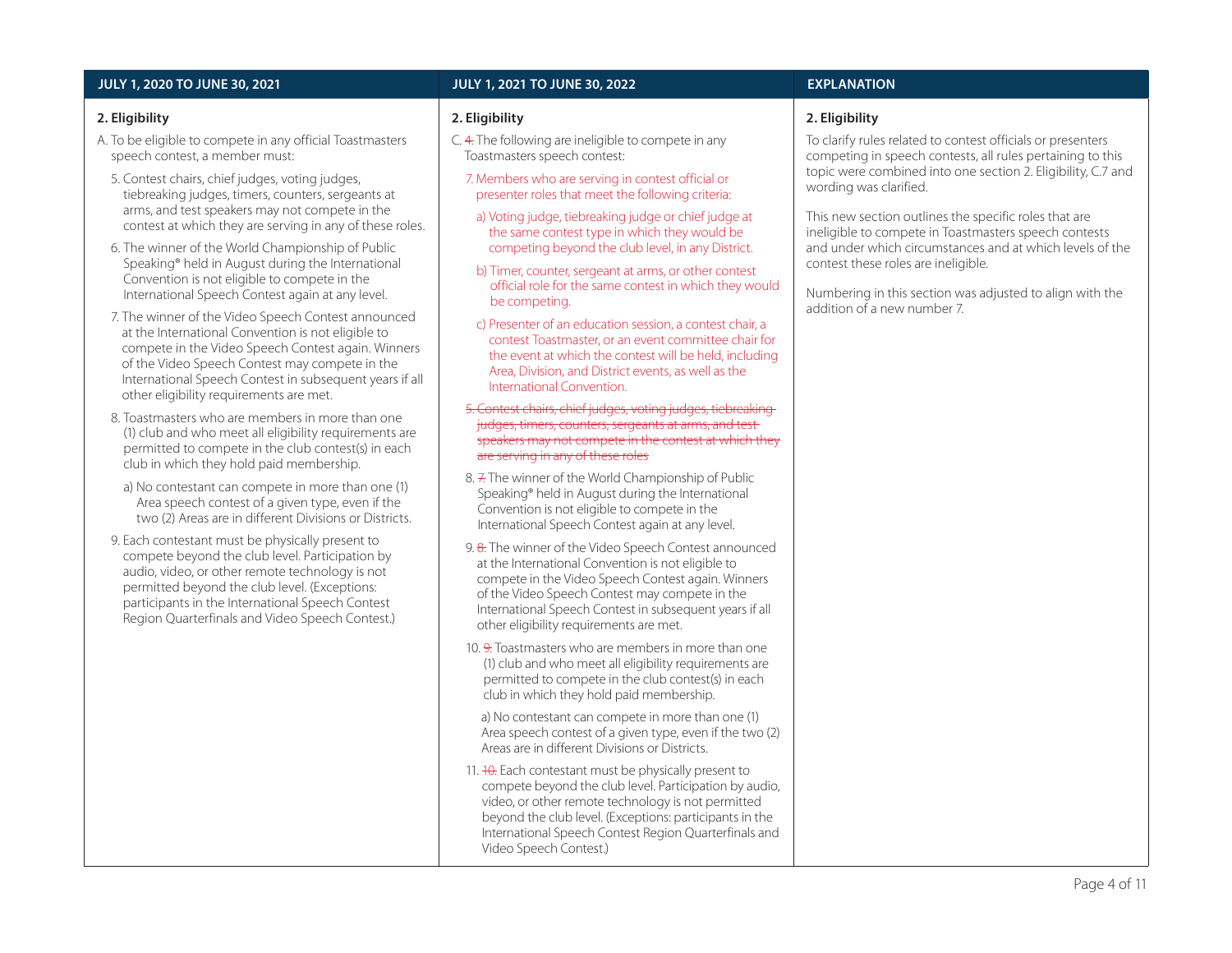| JULY 1, 2020 TO JUNE 30, 2021                                                                                                                                                                                                                                                                                                                                                                                                     | JULY 1, 2021 TO JUNE 30, 2022                                                                                                                                                                                                                                                                                                                                                                                                                                                                               | <b>EXPLANATION</b>                                                                                                                                                                                                                                                                                                           |
|-----------------------------------------------------------------------------------------------------------------------------------------------------------------------------------------------------------------------------------------------------------------------------------------------------------------------------------------------------------------------------------------------------------------------------------|-------------------------------------------------------------------------------------------------------------------------------------------------------------------------------------------------------------------------------------------------------------------------------------------------------------------------------------------------------------------------------------------------------------------------------------------------------------------------------------------------------------|------------------------------------------------------------------------------------------------------------------------------------------------------------------------------------------------------------------------------------------------------------------------------------------------------------------------------|
| 2. Eligibility                                                                                                                                                                                                                                                                                                                                                                                                                    | 2. Eligibility                                                                                                                                                                                                                                                                                                                                                                                                                                                                                              | 2. Eligibility                                                                                                                                                                                                                                                                                                               |
| B. To be a chief judge, voting judge, or tiebreaking judge<br>at a Toastmasters speech contest, you must meet all<br>eligibility requirements identified below.                                                                                                                                                                                                                                                                   | D. B. To be a chief judge, voting judge, or tiebreaking judge<br>at a Toastmasters speech contest, you must meet all<br>eligibility requirements identified below.                                                                                                                                                                                                                                                                                                                                          | Wording was added to specify that traditional program<br>achievements can only be used toward eligibility<br>requirements for judging by those who joined<br>Toastmasters prior to the Pathways rollout.<br>This aligns the educational requirements for judging<br>specific levels of the International Speech Contest with |
| 3. At the International Speech Contest Region<br>Quarterfinals, Semifinals and the World Championship<br>of Public Speaking:                                                                                                                                                                                                                                                                                                      | 3. At the International Speech Contest Region<br>Quarterfinals, Semifinals and the World Championship<br>of Public Speaking:                                                                                                                                                                                                                                                                                                                                                                                |                                                                                                                                                                                                                                                                                                                              |
| a) Be a paid member for a minimum of six (6) months.                                                                                                                                                                                                                                                                                                                                                                              | a) Be a paid member for a minimum of six (6) months.                                                                                                                                                                                                                                                                                                                                                                                                                                                        | those for competing in the International Speech Contest,                                                                                                                                                                                                                                                                     |
| b) Be at least an Advanced Toastmaster Bronze<br>or Advanced Communicator Bronze, or have<br>completed at least one (1) path in the Toastmasters<br>Pathways learning experience.                                                                                                                                                                                                                                                 | b) Be at least an Advanced Toastmaster Bronze<br>or Advanced Communicator Bronze, or have<br>completed at least one (1) path in the Toastmasters<br>Pathways learning experience.                                                                                                                                                                                                                                                                                                                           | as outlined in 2. Eligibility, B.1.b.                                                                                                                                                                                                                                                                                        |
| c) Have previously judged a Toastmasters speech<br>contest at the Area, Division, District, or semifinal<br>level.                                                                                                                                                                                                                                                                                                                | 1. Only members who joined Toastmasters prior to<br>the rollout of Pathways in their region can apply<br>speeches from the Competent Communication<br>manual to eligibility for judging.                                                                                                                                                                                                                                                                                                                    |                                                                                                                                                                                                                                                                                                                              |
|                                                                                                                                                                                                                                                                                                                                                                                                                                   | c) Have previously judged a Toastmasters speech<br>contest at the Area, Division, District, or semifinal level.                                                                                                                                                                                                                                                                                                                                                                                             |                                                                                                                                                                                                                                                                                                                              |
| 2. Eligibility                                                                                                                                                                                                                                                                                                                                                                                                                    | 2. Eligibility                                                                                                                                                                                                                                                                                                                                                                                                                                                                                              | 2. Eligibility                                                                                                                                                                                                                                                                                                               |
| C. All other contest officials and the Evaluation Contest test<br>speaker must be paid members.                                                                                                                                                                                                                                                                                                                                   | $F \in$ All other contest officials and the Evaluation Contest<br>test speaker must be paid members.<br>F. Candidates for elected District leader positions for the<br>term beginning the subsequent July 1 are ineligible to<br>serve as a test speaker at the Area, Division, or District                                                                                                                                                                                                                 | Due to test speaker roles providing opportunities for<br>prominence and recognition, this rule was added to<br>specify that candidates for elected District leader positions<br>are not eligible to serve as test speakers for the Evaluation<br>Contest at the Area, Division, or District level.                           |
|                                                                                                                                                                                                                                                                                                                                                                                                                                   | level.                                                                                                                                                                                                                                                                                                                                                                                                                                                                                                      |                                                                                                                                                                                                                                                                                                                              |
| 3. Selection Sequence                                                                                                                                                                                                                                                                                                                                                                                                             | 3. Selection Sequence                                                                                                                                                                                                                                                                                                                                                                                                                                                                                       | 3. Selection Sequence                                                                                                                                                                                                                                                                                                        |
| A. Club, Area, Division, District. Each club in good standing<br>is permitted to choose its contestant for each Area<br>speech contest by whatever means the club desires.<br>If a contest is held, it must comply with the rules in this<br>rulebook, and the contest result is final. The Area speech<br>contest winner then proceeds to the Division contest.<br>The Division winner then proceeds to the District<br>contest. | A. Club, Area, Division, District. Each club in good standing<br>is permitted to choose its contestant for each Area<br>speech contest by whatever means the club desires. If<br>a club contest is held, it must comply with the rules in<br>this rulebook, and the contest result is final. Contests<br>must be held at the Area, Division, and District levels.<br>The Area speech contest winner then proceeds to the<br>Division contest. The Division winner then proceeds to<br>the District contest. | The club level is the only level at which a contestant can<br>be selected without holding a contest. Wording was<br>added here to clarify that this specification only applies<br>to clubs, and that contests must be held at the Area level<br>and above.                                                                   |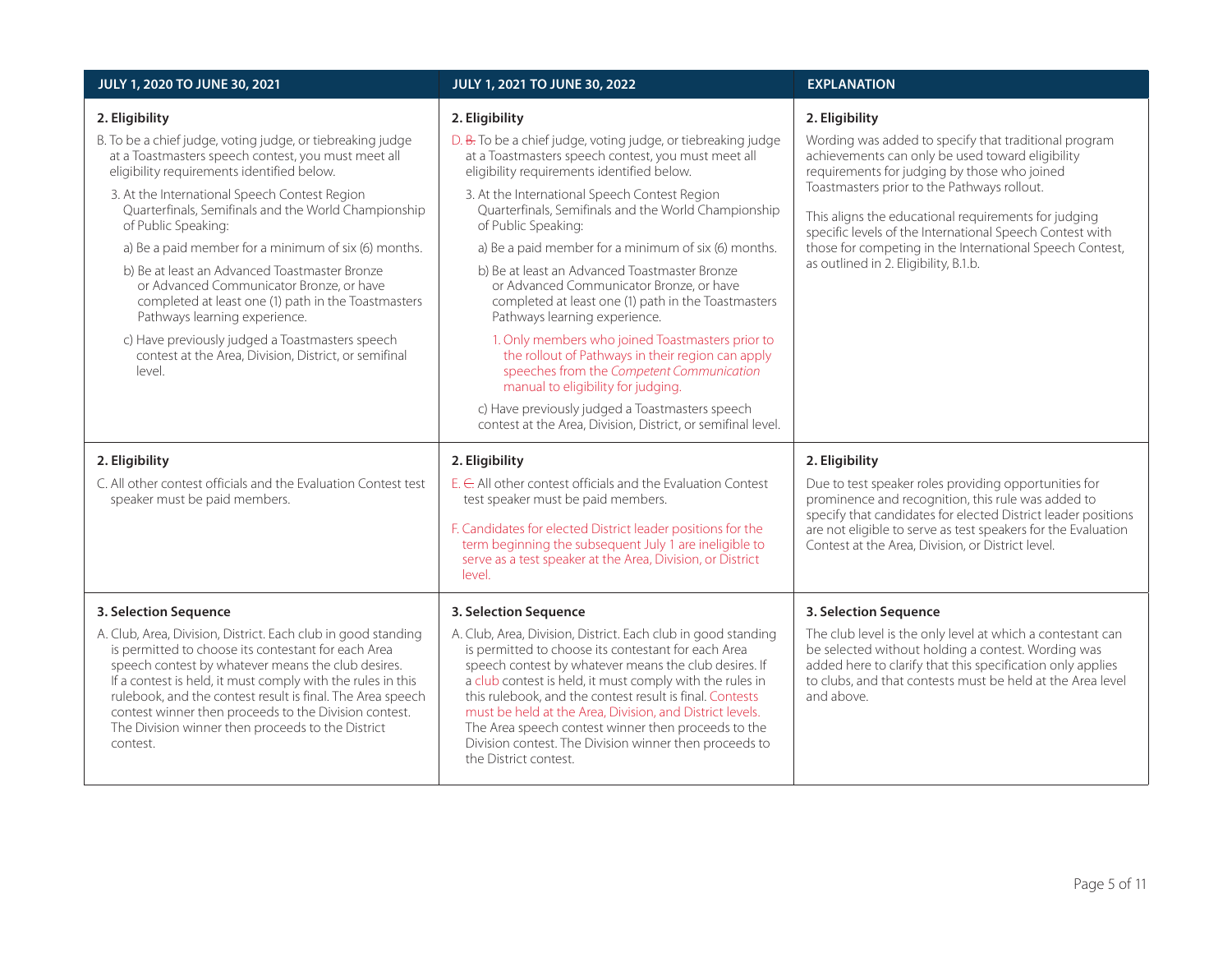#### **JULY 1, 2020 TO JUNE 30, 2021 JULY 1, 2021 TO JUNE 30, 2022 EXPLANATION 3. Selection Sequence** B. Eight (8) weeks prior to the Area contest, if an Area has four (4) assigned clubs or fewer in good standing, Districts have the option to allow two (2) contestants from each club to compete in the Area contest. **3. Selection Sequence** B. Eight (8) weeks prior to the Area contest, if an Area has four (4) assigned clubs or fewer in good standing, Districts have the option to allow two (2) contestants from each club to compete in the Area contest. 5. Occasionally, a contest will be held with only one (1) contestant. In such cases, a contest must still be held, and the contestant must be disqualified if they do not meet the timing, originality, and eligibility requirements. **3. Selection Sequence** This existing rule, which specifies what approach must be taken if a contest is held with only one contestant, including holding a contest and potential disqualification of the contestant, was moved from 5. General Procedure, M.3 to 3. Selection Sequence, B.5. The item was moved and renumbered but no wording changed. **5. General Procedure** M. After the conclusion of the contestant interviews, the contest chair announces the winners of the contest. 1. In contests with three (3) or more participants, a thirdplace winner, a second-place winner, and a first-place winner will be announced. Winners will be announced in reverse order. 2. In contests with fewer than three (3) participants, a second place winner (if applicable) and a first-place winner will be announced. Winners will be announced in reverse order. 3. Occasionally, a contest will be held with only one (1) contestant. In such cases, a contest must still be held, and the contestant must be disqualified if he or she does not meet the timing, originality, and eligibility requirements. 4. For the International Speech Contest Region Quarterfinals, contestants advancing to the semifinals will be announced in no particular order. Placement will not be announced. 5. For the International Speech Contest Semifinals, contestants advancing to the World Championship of Public Speaking will be announced in no particular order. Placement will not be announced. 6. Announcement of contest winners is final unless the list of winners is announced incorrectly, in which case the chief judge, ballot counters, or timers are permitted to immediately interrupt to correct the error. **5. General Procedure** M. After the conclusion of the contestant interviews, the contest chair announces the winners of the contest. 1. In contests with three (3) or more participants, a thirdplace winner, a second-place winner, and a first-place winner will be announced. Winners will be announced in reverse order. 2. In contests with fewer than three (3) participants, a second place winner (if applicable) and a first-place winner will be announced. Winners will be announced in reverse order. 3. Occasionally, a contest will be held with only contestant. In such cases, a contest must still be held, and the contestant must be disqualified if he or she does meet the timing, originality, and eligibility requirements. 3. Winners must be announced prior to the end of the event. a) If the contest is the only event taking place, winners must be announced before the contest adjourns. If multiple contests are taking place as part of a larger conference or event, winners from all contests must be announced before the end of the conference or event. 4. If there are multiple contests taking place at one event, each contest must be officially adjourned prior to the beginning of the next contest, even if winners have not yet been announced. **5. General Procedure** Wording was added to clarify timing for announcement of results when conducting multiple contests. New wording allows the announcement of winners to be delayed, as long as the announcement is made prior to the end of the event at which the contest is held. Additionally, each contest must be officially adjourned before the next contest begins, even if the results have not been announced. Officially adjourning the contest will ensure the opportunity for protests is limited to a finite time frame.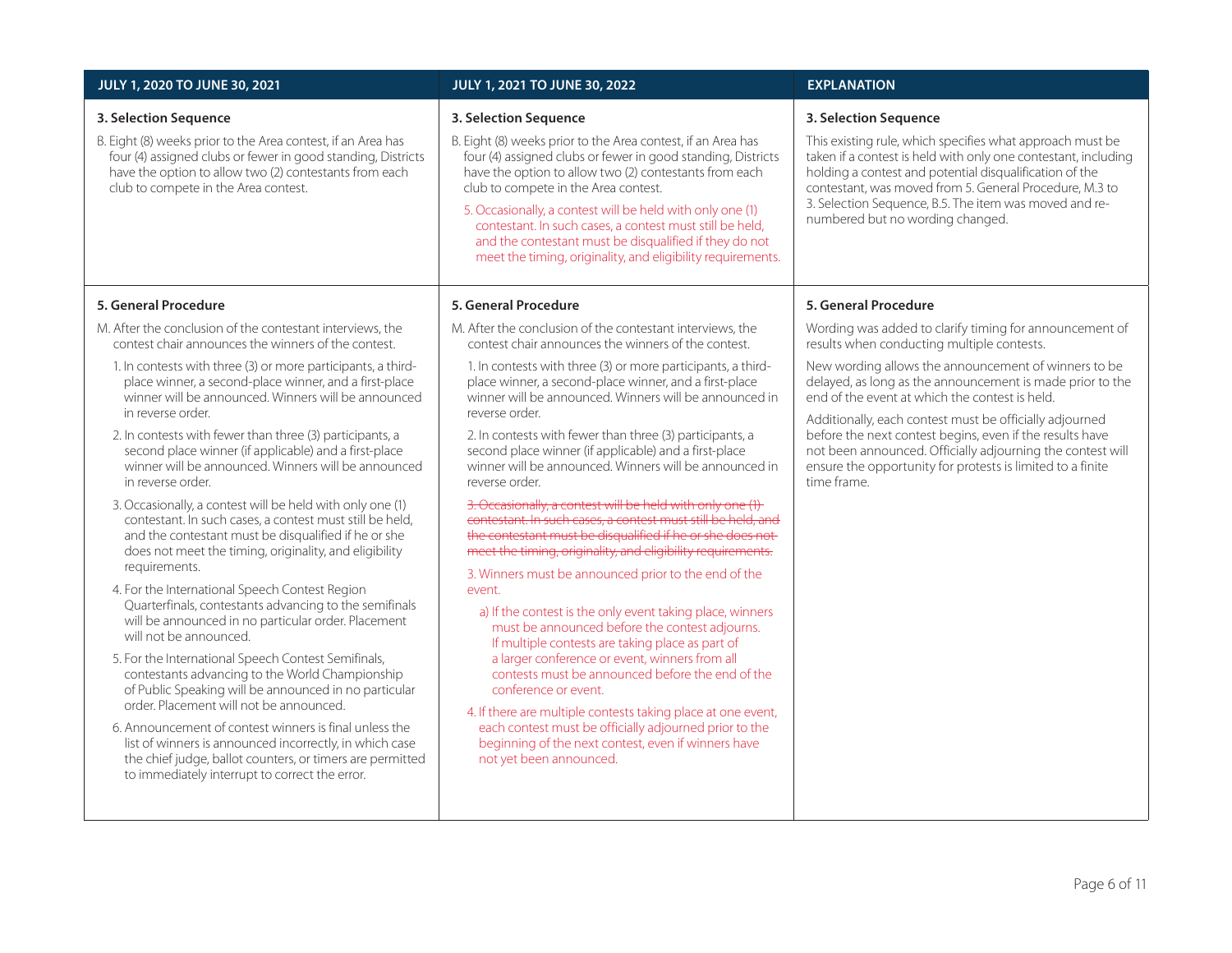| JULY 1, 2020 TO JUNE 30, 2021                                                                                                                                                                                                                                                                                                                         | JULY 1, 2021 TO JUNE 30, 2022                                                                                                                                                                                                                                                                                                                                                                                                                                                                                                                                                                                                                                                      | <b>EXPLANATION</b>                                                                                                                                                                                                                                                                                                                                                                                                                                                                                                                                                                                                                                                                                                                                     |
|-------------------------------------------------------------------------------------------------------------------------------------------------------------------------------------------------------------------------------------------------------------------------------------------------------------------------------------------------------|------------------------------------------------------------------------------------------------------------------------------------------------------------------------------------------------------------------------------------------------------------------------------------------------------------------------------------------------------------------------------------------------------------------------------------------------------------------------------------------------------------------------------------------------------------------------------------------------------------------------------------------------------------------------------------|--------------------------------------------------------------------------------------------------------------------------------------------------------------------------------------------------------------------------------------------------------------------------------------------------------------------------------------------------------------------------------------------------------------------------------------------------------------------------------------------------------------------------------------------------------------------------------------------------------------------------------------------------------------------------------------------------------------------------------------------------------|
| 5. General Procedure (See previous page.)                                                                                                                                                                                                                                                                                                             | 5. General Procedure (Continued)<br>54. For the International Speech Contest Region<br>Quarterfinals, contestants advancing to the semifinals will<br>be announced in no particular order. Placement will not<br>be announced.<br>65. For the International Speech Contest Semifinals,<br>contestants advancing to the World Championship of<br>Public Speaking will be announced in no particular order.<br>Placement will not be announced.<br>76. Announcement of contest winners is final unless the<br>list of winners is announced incorrectly, in which case the<br>chief judge, ballot counters, or timers are permitted to<br>immediately interrupt to correct the error. | 5. General Procedure (See previous page.)                                                                                                                                                                                                                                                                                                                                                                                                                                                                                                                                                                                                                                                                                                              |
| 7. Protests and Disqualifications<br>A. Protests are limited to eligibility, originality, and<br>reference to another contestant's speech and must<br>only be lodged by voting judges and/or contestants.<br>Any protest must be lodged with the chief judge and/<br>or contest chair prior to the announcement of the<br>winner(s) and alternate(s). | 7. Protests and Disqualifications<br>A. Protests are limited to eligibility, originality, and<br>reference to another contestant's speech and must<br>only be lodged by voting judges and/or contestants.<br>Any protest must be lodged with the chief judge and/<br>or contest chair prior to the contest being adjourned.<br>announcement of the winner(s) and alternate(s).                                                                                                                                                                                                                                                                                                     | 7. Protests and Disqualifications<br>New wording requires that protests be lodged prior to the<br>contest being adjourned. Combined with the new rule<br>that allows the announcement of results to be delayed,<br>this change ensures that there is still a finite timeframe in<br>which protests can be lodged.<br>This will ensure consistency across contests related to the<br>amount of time that contestants and judges have to lodge<br>protests.                                                                                                                                                                                                                                                                                              |
| <b>Video Speech Contest</b><br>1. Members of undistricted clubs (including Territorial<br>Councils and Provisional Districts) are invited to participate<br>in the Video Speech Contest. Videos must be in English.                                                                                                                                   | <b>Video Speech Contest</b><br>1. Members of undistricted clubs (including Territorial<br>Councils and Provisional Districts) are invited to participate<br>in the Video Speech Contest. Videos must be in English.<br>A. Members of undistricted clubs may not compete in<br>the Video Speech Contest if they also belong to a club<br>assigned to a District.                                                                                                                                                                                                                                                                                                                    | <b>Video Speech Contest</b><br>With more online clubs, it is increasingly possible that<br>members will belong to both a Districted club and an<br>undistricted club. Prior to this rule, it would have been<br>possible for the same member to win both the Video<br>Speech Contest and the International Speech Contest in<br>the same year.<br>The purpose of the Video Speech Contest is to provide<br>members who cannot compete in the International<br>Speech Contest with an opportunity to compete beyond<br>the club level.<br>To uphold the original intent of the Video Speech Contest,<br>members who belong to a Districted club cannot<br>participate in the Video Speech Contest, even if they also<br>belong to an undistricted club. |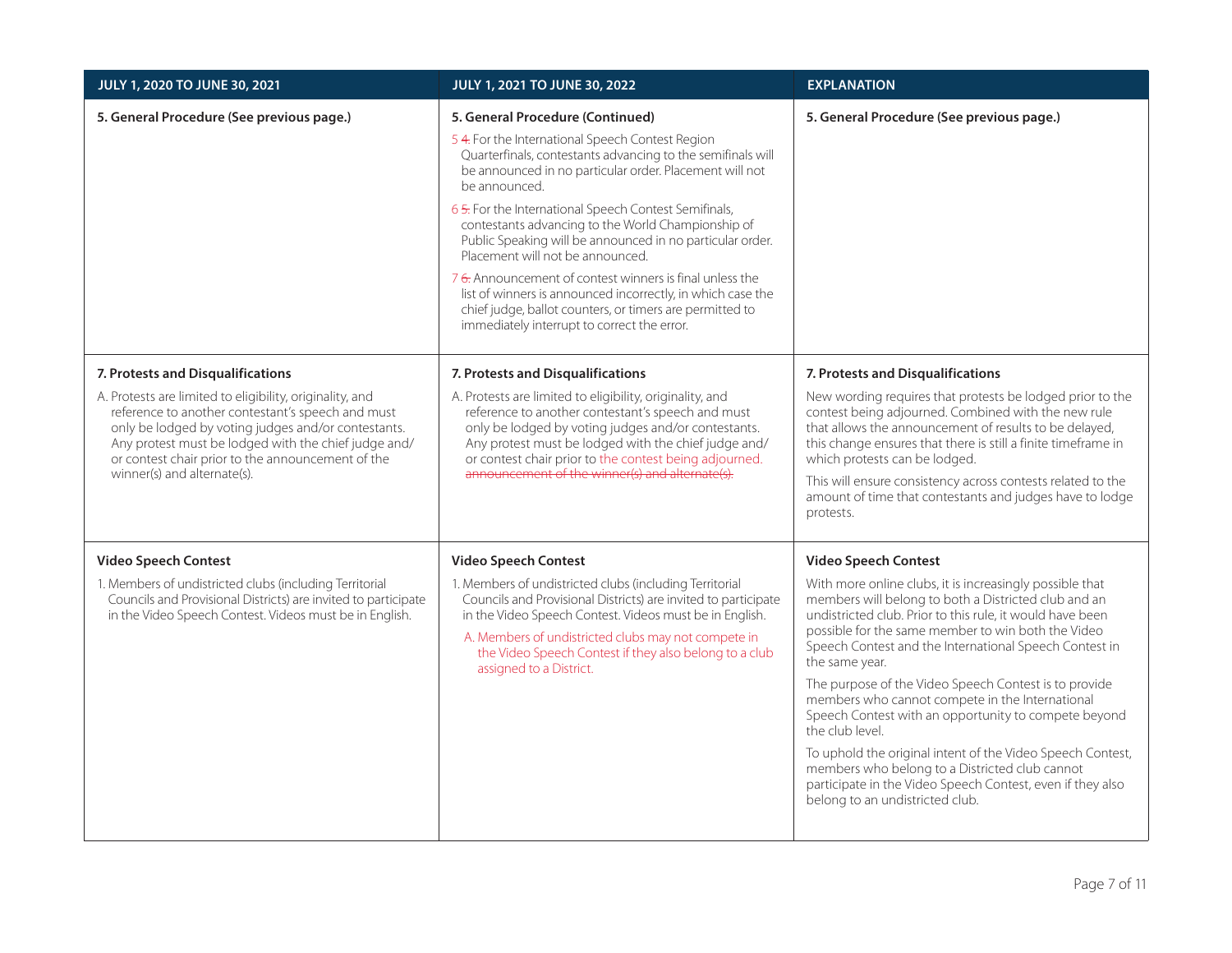#### **Video Speech Contest**

- 3. Only one (1) speech per club may be submitted. The video must be made using the following procedures:
	- A. Complete and submit a Video Speech Contest Entry Form (Item 1178) that includes a live URL linking to a video submission.
	- B. Include the entire speech on the video, including the introduction. Speeches that have been edited will not be accepted.
	- C. Time the speech carefully to comply with the International Speech Contest rules.
	- D. Submit a completed Speaker's Certification of Eligibility and Originality (Item 1183) with the entry form.
	- E. Entry forms must be emailed to videospeechcontest@ toastmasters.org and received at World Headquarters on or before 5 p.m. Mountain Time, March 31, to be eligible for competition.

#### **Video Speech Contest**

3. Only one (1) speech per club may be submitted. The video must be made using the following procedures.

A. Video Speech Contest entries must meet these requirements:

- ▶ The audio must be clear and without echo, static, or other excessive noise.
- Only single-camera setup is permitted; use of multiple camera angles is not allowed.
- $\blacktriangleright$  The camera must have an unobstructed, in-focus view of the contestant.
- $\blacktriangleright$  The camera must be mounted or secured to avoid unwanted movement.
- ▶ Zooming is not permitted.
- ▶ The speaking area must be fully lit.
- ▶ The speaker's facial expressions must be visible throughout the speech; the image should not be too bright or too dark; the speaker should remain in frame through the entire speech.
- No lighting, artificial or natural, should point directly at the camera.
- $\blacktriangleright$  The recording must only contain the introduction of the winning contestant's speech by the contest chair and the entire winning speech.
- $\blacktriangleright$  The recording may not be edited in any way, such as by adding text, graphics, images, or anything that does not meet the requirements above.
- B. A.Complete and submit Video Speech Contest entries must be submitted using a Video Speech Contest Entry Form (Item 1178) that includes a live URL linking to a video submission.
- A. Include the entire speech on the video, including the introduction. Speeches that have been edited will not be accepted.
- B. Time the speech carefully to comply with the International Speech Contest rules.

#### **Video Speech Contest**

Wording has been added to bring the Video Speech Contest video submission requirements into closer alignment with the requirements for region quarterfinal video submissions.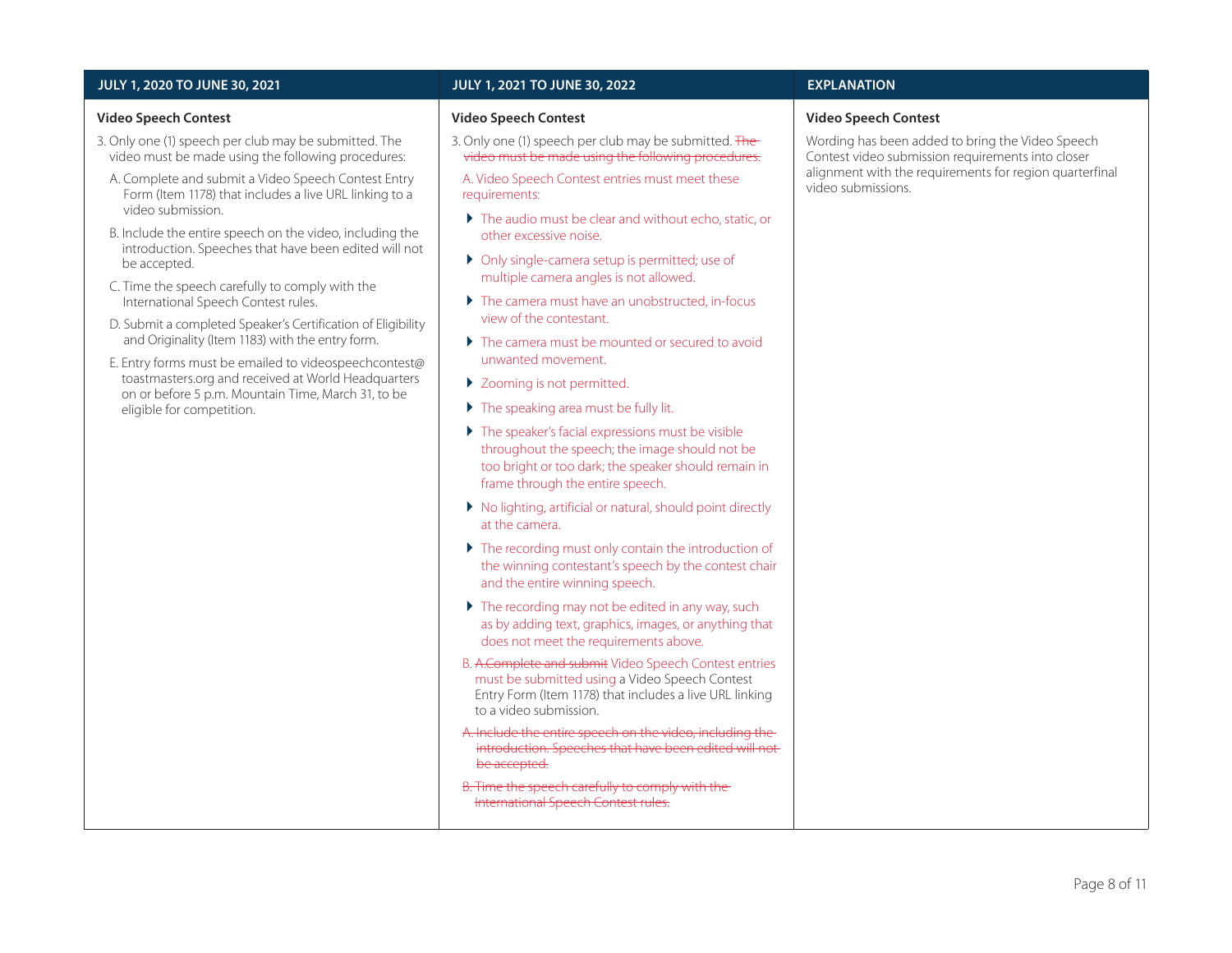| JULY 1, 2020 TO JUNE 30, 2021             | JULY 1, 2021 TO JUNE 30, 2022                                                                                                                                                                                                                                                                                                                                                                                                                                                                                                                                                                                                                                                                                                                                                    | <b>EXPLANATION</b>                                                                                                                                                                                                                                                                                                                          |
|-------------------------------------------|----------------------------------------------------------------------------------------------------------------------------------------------------------------------------------------------------------------------------------------------------------------------------------------------------------------------------------------------------------------------------------------------------------------------------------------------------------------------------------------------------------------------------------------------------------------------------------------------------------------------------------------------------------------------------------------------------------------------------------------------------------------------------------|---------------------------------------------------------------------------------------------------------------------------------------------------------------------------------------------------------------------------------------------------------------------------------------------------------------------------------------------|
| Video Speech Contest (See previous page.) | <b>Video Speech Contest (Continued)</b><br>C. <del>D. Submit</del> Video Speech Contest entries must include<br>a completed Speaker's Certification of Eligibility and<br>Originality (Item 1183) with the entry form.<br>D. Entry forms must be emailed to videospeechcontest@<br>toastmasters.org and received at World Headquarters on<br>or before 5 p.m. Mountain Time, March 31, to be eligible<br>for competition.                                                                                                                                                                                                                                                                                                                                                        | Video Speech Contest (See previous page.)                                                                                                                                                                                                                                                                                                   |
| <b>Video Speech Contest</b>               | <b>Video Speech Contest</b><br>4. Should more than 10 eligible video submissions be<br>received in a given contest cycle, separate run-off<br>competitions can be held.<br>A. Each run-off competition will have no more than 10<br>contestants.<br>B. Insofar as practical, the number of contestants<br>competing in each run-off competition will be the<br>same.<br>C. The three (3) highest-placed contestants from each<br>run-off competition will advance to the next level of<br>the contest.                                                                                                                                                                                                                                                                           | <b>Video Speech Contest</b><br>This rule adds structure for holding run-off competitions<br>as part of the Video Speech Contest.<br>As the number of Video Speech Contest entries increases,<br>clarification was necessary to outline an official process for<br>when the contest exceeds a reasonable number of entries<br>for one round. |
| <b>Video Speech Contest</b>               | <b>Video Speech Contest</b><br>5. For each run-off competition and the final level of the<br>contest, a minimum of five (5) voting judges and one (1)<br>tiebreaking judge will be appointed.<br>A. Voting judges and tiebreaking judges must meet the<br>eligibility requirements for judging the International<br>Speech Contest.<br>1. Voting judges and tiebreaking judges will not be<br>physically present for the Video Speech Contest.<br>2. The Immediate Past International President twice<br>removed will be the chief judge for all Video Speech<br>Contest competitions.<br>a) If the Immediate Past International President<br>twice removed is unable to serve as chief judge,<br>the First Vice President will appoint another Past<br>International President. | <b>Video Speech Contest</b><br>Wording was added to outline the approach for<br>appointing a Video Speech Contest chief judge. Wording<br>was also added to outline requirements for appointing<br>voting and tiebreaking judges and to clarify why timers are<br>not appointed for the Video Speech Contest.                               |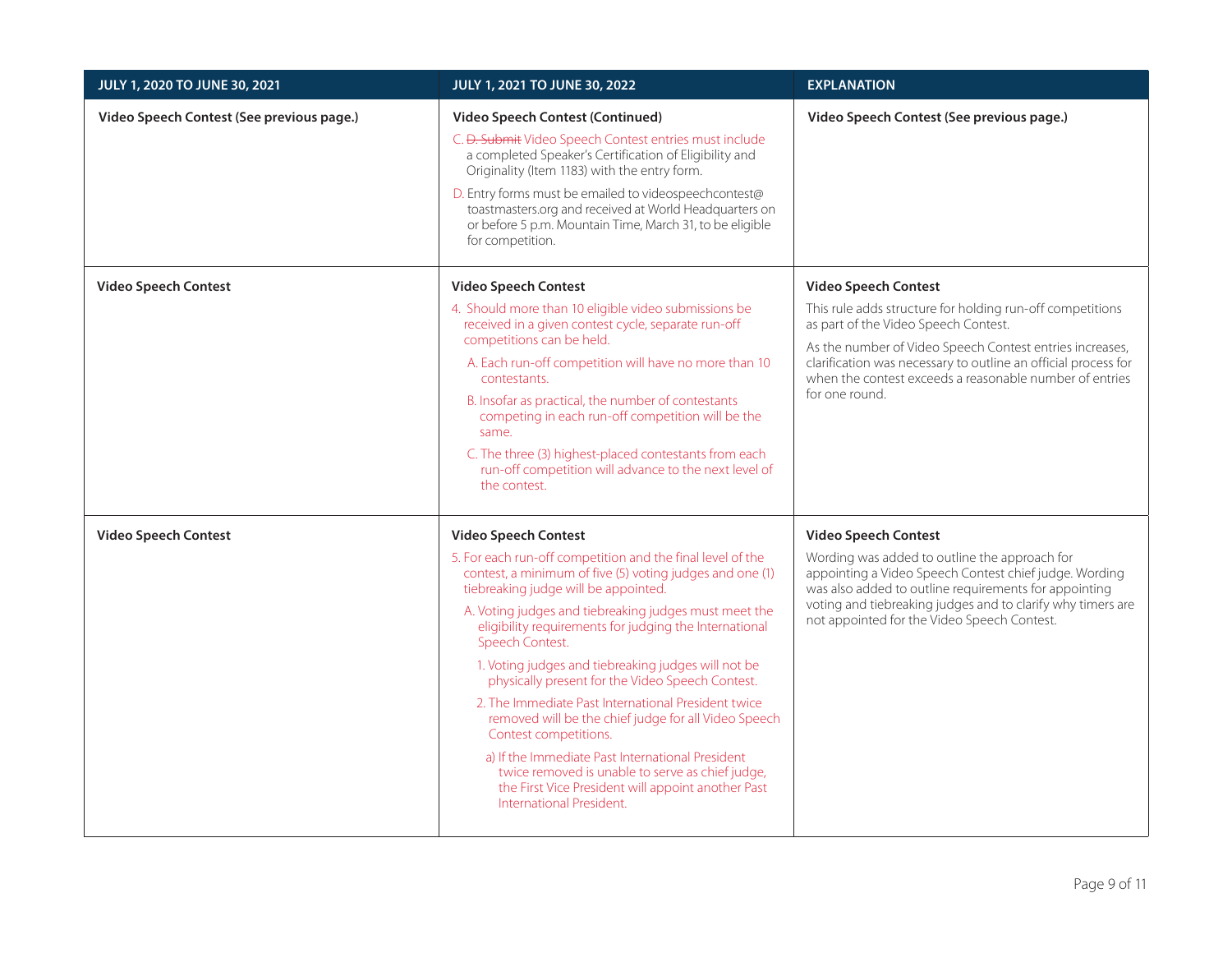| JULY 1, 2020 TO JUNE 30, 2021                                                                                                                                                                                                                                                                                                                                                                                            | JULY 1, 2021 TO JUNE 30, 2022                                                                                                                                                                                                                                                                                                                                                                                                                                                                                                                                                                     | <b>EXPLANATION</b>                                                                                                                                                                                                                                                                                                                               |
|--------------------------------------------------------------------------------------------------------------------------------------------------------------------------------------------------------------------------------------------------------------------------------------------------------------------------------------------------------------------------------------------------------------------------|---------------------------------------------------------------------------------------------------------------------------------------------------------------------------------------------------------------------------------------------------------------------------------------------------------------------------------------------------------------------------------------------------------------------------------------------------------------------------------------------------------------------------------------------------------------------------------------------------|--------------------------------------------------------------------------------------------------------------------------------------------------------------------------------------------------------------------------------------------------------------------------------------------------------------------------------------------------|
| Video Speech Contest (See previous page.)                                                                                                                                                                                                                                                                                                                                                                                | <b>Video Speech Contest (Continued)</b><br>B. Timers are not appointed for the Video Speech<br>Contest.<br>1. Speeches will be timed at the club level and verified<br>when videos are reviewed for eligibility.<br>a) Speeches that do not meet the timing<br>requirements will be reviewed by the chief judge.<br>If the chief judge determines the contestant went<br>overtime or undertime, the video submission will<br>not be accepted.                                                                                                                                                     | Video Speech Contest (See previous page.)                                                                                                                                                                                                                                                                                                        |
| <b>Speech Contest Checklists</b><br><b>Contest Chair's Checklist</b><br><b>Contestants' Briefing</b><br>1. Verify the presence of all contestants and pronunciation<br>of their names. Note: You also will conduct a brief<br>informal interview with each contestant at the<br>conclusion of the contest.                                                                                                               | <b>Speech Contest Checklists</b><br><b>Contest Chair's Checklist</b><br><b>Contestants' Briefing</b><br>1. Verify the presence of all contestants and pronunciation<br>of their names.<br>Note: You also will conduct a brief informal interview<br>with each contestant, after all ballots are collected. at the<br>conclusion of the contest.                                                                                                                                                                                                                                                   | <b>Speech Contest Checklists</b><br><b>Contest Chair's Checklist</b><br><b>Contestants' Briefing</b><br>Wording was changed to specify more clearly when<br>contestant interviews should be conducted.                                                                                                                                           |
| <b>Speech Contest Checklists</b><br><b>Contest Chair's Checklist</b><br>During the Contest<br>1. Open the contest with a brief introduction. Inform the<br>audience:<br>The rules have been reviewed with the chief judge and<br>contestants.<br>The contestants have been informed of the location of<br>the timing lights.<br>$\blacktriangleright$ The taking of photographs during the speeches is not<br>permitted. | <b>Speech Contest Checklists</b><br><b>Contest Chair's Checklist</b><br>During the Contest<br>1. Open the contest with a brief introduction. Inform the<br>audience:<br>The rules have been reviewed with the chief judge and<br>contestants.<br>The contestants have been informed of the location of<br>the timing lights.<br>The taking of photographs during the speeches is not<br>permitted.<br>Each contestant selects their own speech topics. Some<br>of the content may be personal in nature and contain<br>language, ideas, or beliefs that some audiences may<br>consider sensitive. | <b>Speech Contest Checklists</b><br><b>Contest Chair's Checklist</b><br>During the Contest<br>New messaging was added for to the Contest Chair's<br>checklist that must be read at the start of all Toastmasters<br>speech contests. This messaging will create consistency<br>across contests, as well as demonstrate courtesy to<br>attendees. |